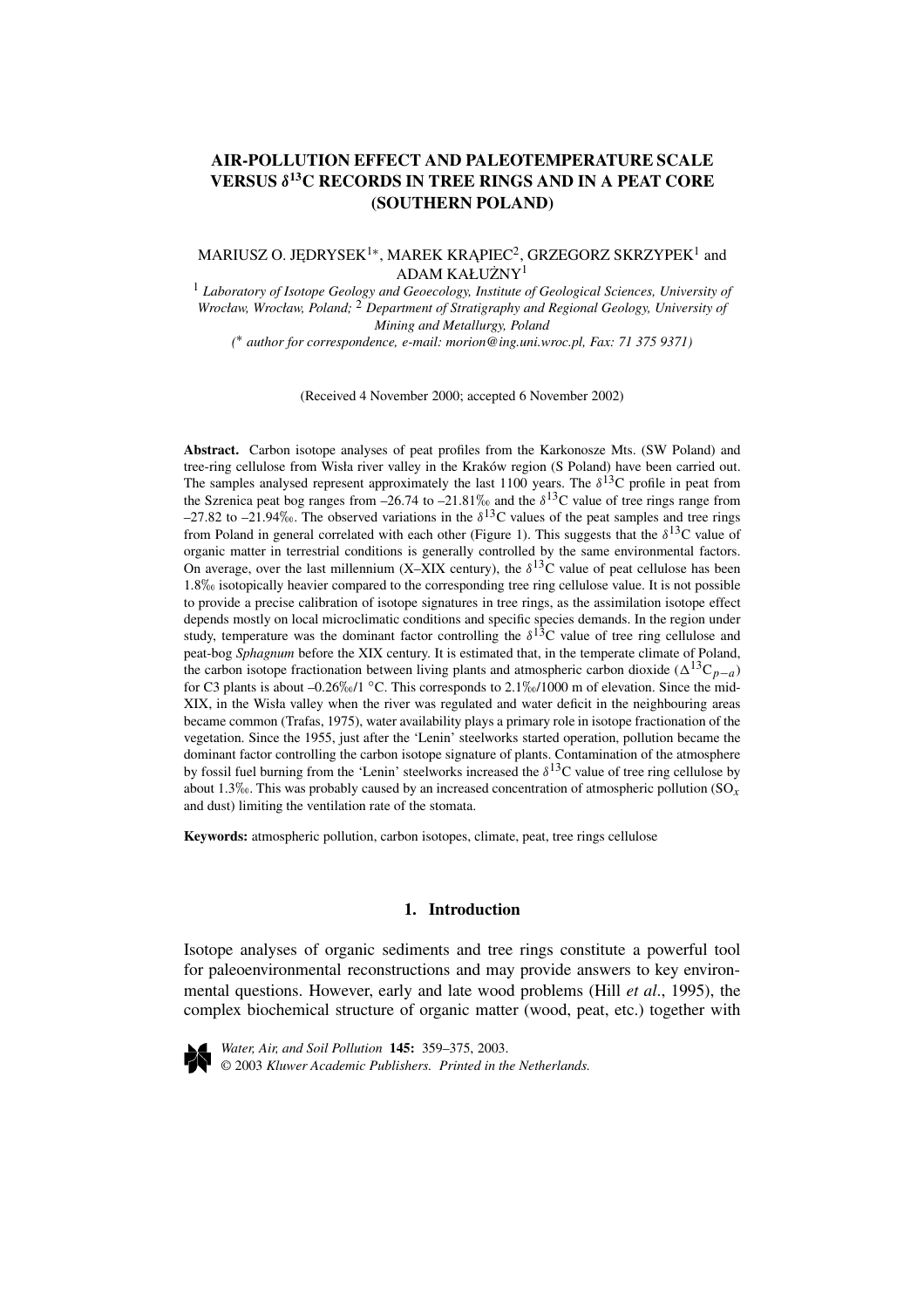poorly recognised vital isotope fractionation effects and early diagenetic processes, raise new problems to be solved. One question is which part of the currently observed climatic variations is of natural origin, and how much are they affected by an anthropogenic impact? Anthropogenic activities presently introduce about 6 Gt of the  $^{13}$ C depleted carbon to the atmosphere per annum (Wigley, 1997), of this, fossil fuel burning is the dominant source. Since the middle of the 20th century atmospheric  $CO<sub>2</sub>$  concentration has increased from less than 300 to about 360 ppm and, consequently  $\delta^{13}C(CO_2)$  has fallen from –6.5 to about –8.5\% (Freidli *et al.*, 1986; Szaran, 1990; Keeling and Whorf, 1996; Levin *et al*., 1996).

Analyses of stable isotope ratios have been used by many authors dealing with bulk wood (e.g. Yapp and Epstein, 1977; Edwards and Fritz, 1986), and cellulose from inter-annual (Becker *et al*., 1991; Buhay and Edwards, 1993) or intra-annual sequences (Lipp *et al*., 1991; Robertson *et al*., 1997). Likewise, numerous observations and calibrations of the  $\delta^{13}$ C response of plants to environmental variations show the dominance of climatic or atmospheric factors on  $\Delta^{13}$ C discrimination in plants, including temperature, water availability, atmospheric  $CO<sub>2</sub>$ , H<sub>2</sub>O and SO<sub>2</sub> concentrations (e.g. Freyer, 1979; Stunner and Braziunas, 1987; Feng and Epstein, 1995; Hemming, 1998; Hemming *et al*., 1998; Leavitt and Long, 1986, 1989; Lipp *et al*., 1991; Martin *et al*., 1988; Martin and Sutherland, 1990; Robertson *et al*., 1997; Saurer *et al*., 1995; Schleser, 1995; Schleser *et al*., 1999; Loader and Hemming, 2000). On the other hand, no appreciable anthropogenic change in  $\delta^{13}$ C was observed in tree-rings from Finland (Robertson *et al*., 1997) and peat in Poland and Thailand (J˛edrysek *et al.*, 1995, 1996) during the XX century.

Summing up, there are still fundamental questions that need to be answered. Thus, this article aims to address the following three objectives: (i) what does the isotope value in organic matter represent, (ii) how does the isotope signal quantitatively represent climatic parameters? (iii) assess the role of pollutants and natural environmental factors in variations of isotope signature in tree rings cellulose.

#### **2. Materials and Methods**

## 2.1. PEAT

Carbon stable isotope analyses have been completed on material from a vertical *Sphagnum* peat profile from the 'Szrenica' raised peat bog (1249 m altitude, an exposed mountain pass above the timberline) Karkonosze Mountains in southwest Poland. The recent mean annual temperature in Szrenica is about 2 ℃, mean summer temperature is about 12.8 °C, and the rainfall is about 1300 mm yr<sup>-1</sup> (*Climatic Atlas*, 1973). The core (total depth of 155 cm) represents approximately the last 1700 years based of  ${}^{14}C$  dating, and was divided into 3–5 cm thick intervals for sampling.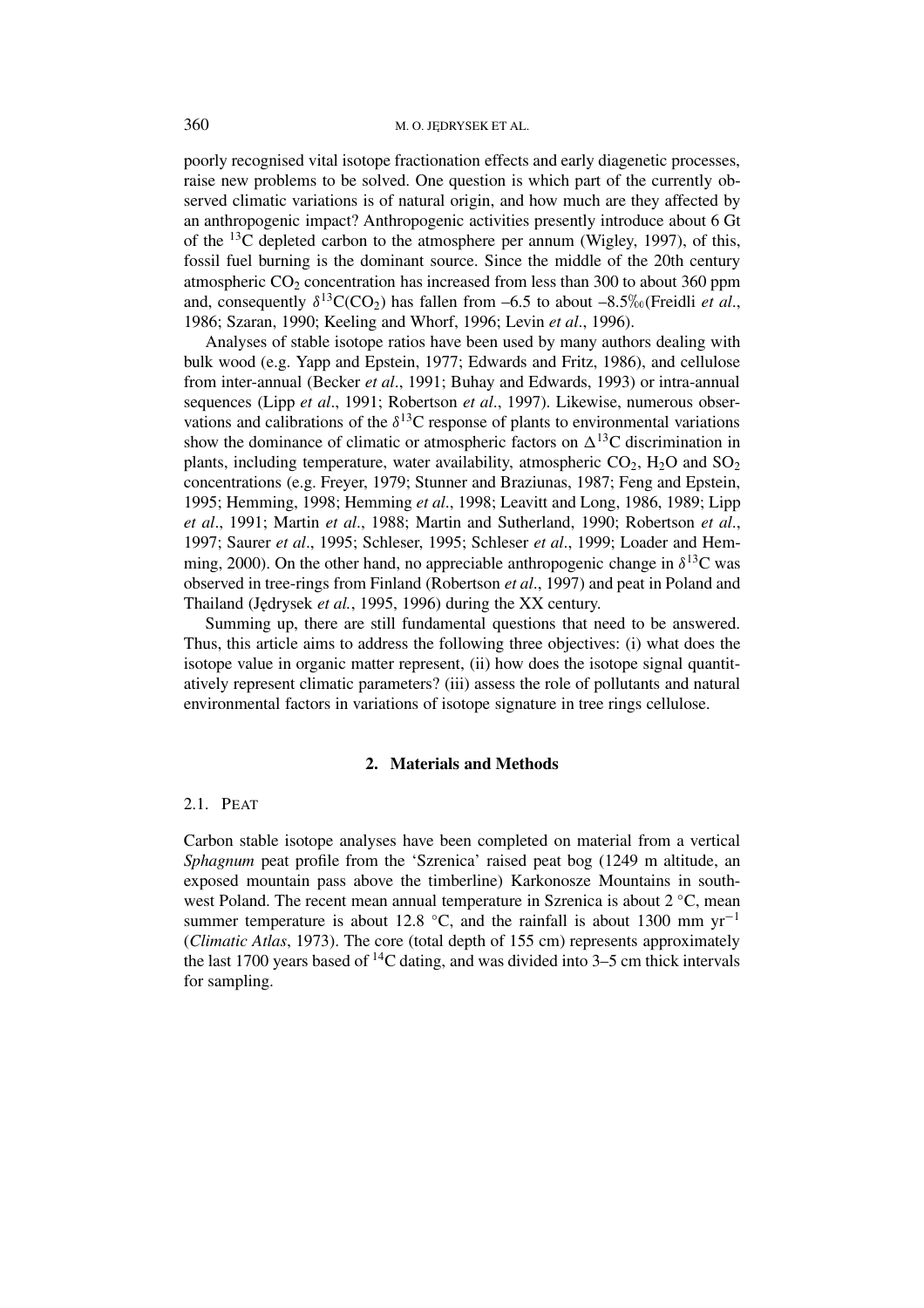### 2.2. TREE RINGS

Seventeen fragments of subfossil oak wood, most from different tree trunks buried in river sediments, have been collected from a 10 km long stretch of the Wisła river, NE of Krakow (Southern Poland). Huge dimensions of the examined trunks, often with roots and fragments of branches, and the character of the river valley, meandering in this area, indicate that they were either only slightly displaced or buried *in situ* (Kalicki and Krapiec, 1995 – refer to this article for sampling site details). Late wood (approximately early-July to mid-September growth, Hill *et al*., 1995) only was sampled for isotopic analysis. Two sampling strategies were followed; (i) one sample of a single tree ring represented one single year. This was done for the period of 19th and 20th centuries and; (ii) five subsequent tree rings, correspondingly representing five years, were analysed for the period from 10th to 18th centuries. Each wood fragment represented about 80 yr. Thus, in order to cover the millennium record, tuck pairs strategy was applied. Namely, the last (youngest) 10 to 15 tree rings of each wood fragment covered exactly the same years as the oldest 10 to 15 tree rings of the subsequent (younger) wood fragment. On the basis of isotope analysis of all the tree rings representing the tuck pair, an additive correction factor was calculated for each such tuck pair. The additive correction was usually smaller that  $0.5\%$ . Hence, a continuous record has been constructed.

A modified nitration technique (Epstein *et al*., 1976) was applied to determine  $13C/12C$  and D/H ratios. Other details concerning sampling and analytical procedures are described elsewhere (Kalicki and Krapiec, 1995; Jedrysek *et al.*, 1995, 1998a, b).

### 2.3. PALEOTEMPERATURE

We used paleotemperature data reconstructed for the last millennium in England based on historical and biological data (Lamb, 1977). This was done because we were not aware of any other reliable paleotemperature reconstructions carried out closer to our sampling sites. We attempted to make simple comparisons between the  $\delta^{13}$ C data from peat (35 data points in the profile), oak early wood tree-ring cellulose (270 data points) and paleotemperature (reconstructed by other authors using non-isotopic techniques – 19 data points; Barber, 1981). This comparison was done for the time period X to XIX century.

### 2.4. CENTURY PRECIPITATION AND TEMPERATURE RECORDS

The  $\delta^{13}$ C values of about 150 yr tree ring cellulose from consecutive years in the Kraków area (S Poland), was compared to temperature (since 1826) and precipitation (since 1881) records from the same area. These meteorological observations represent one of the earliest systematic records in Europe (Trepinska, 1971).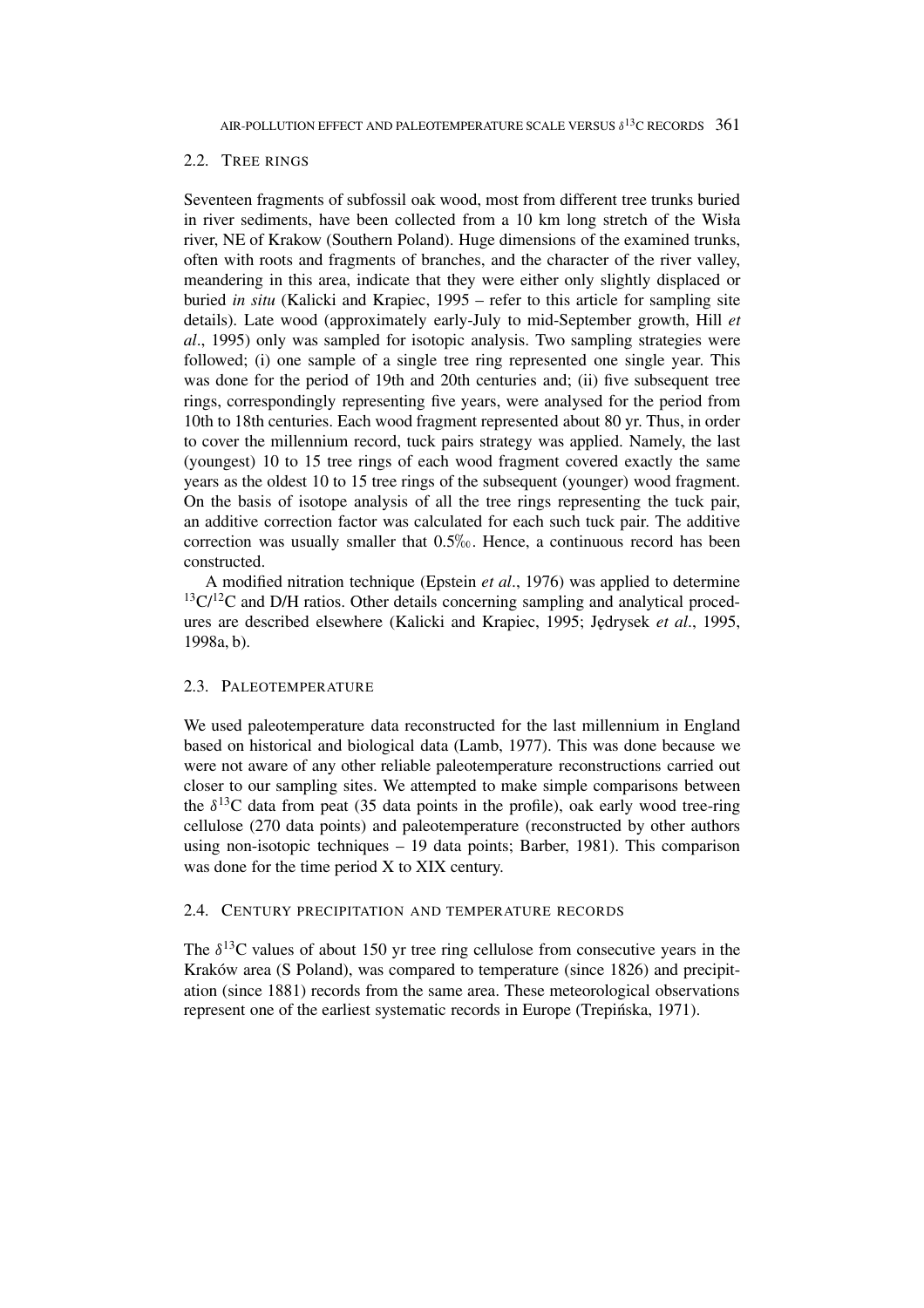

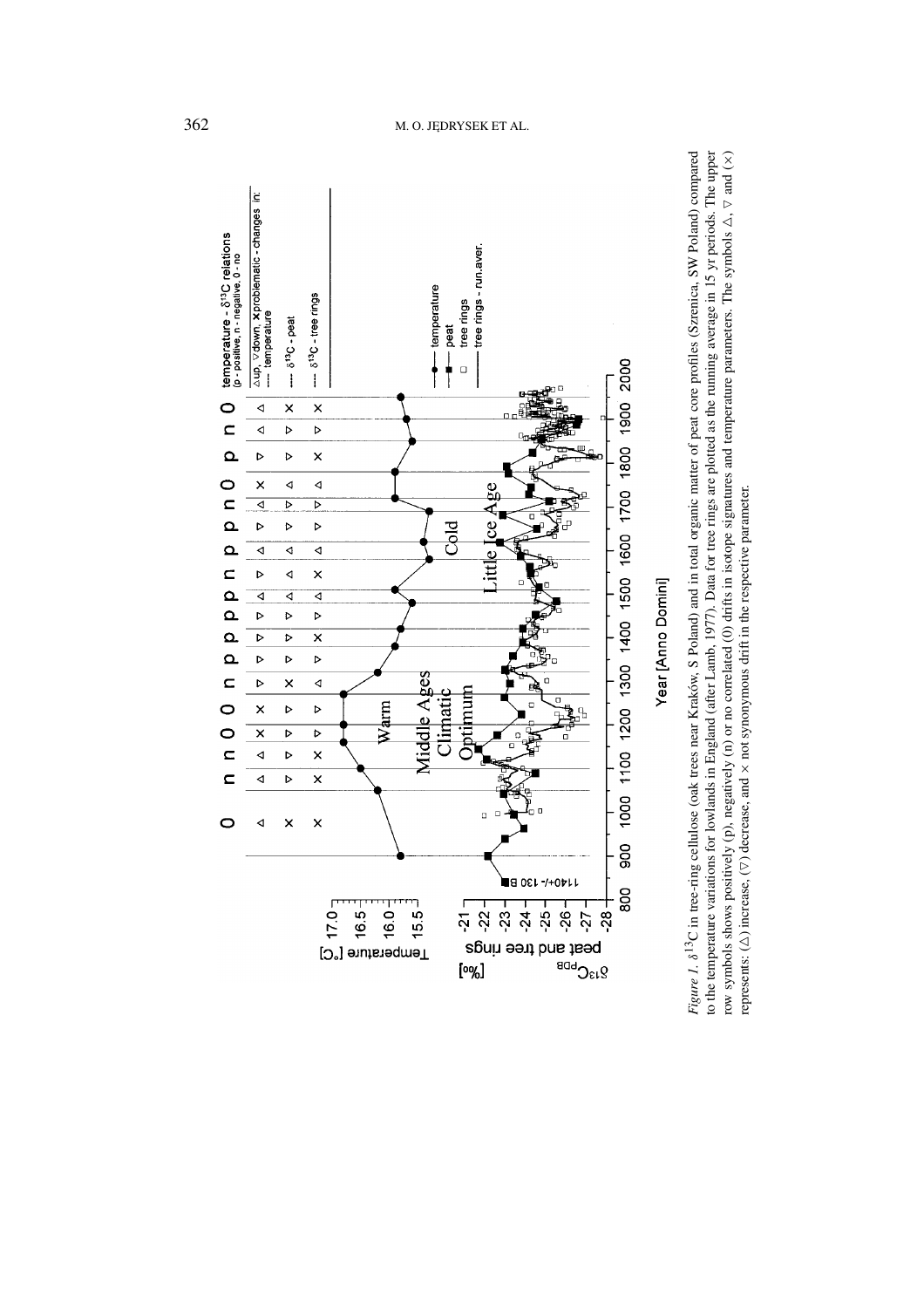### **3. Results**

The  $\delta^{13}$ C profile of peat from the Szrenica peat bog ranges from  $-26.74$  to  $-21.81\%$ . Samples at a depth of 138 and 144 cm below the ground level yield <sup>14</sup>C ages of 1140 $\pm$ 130 and 1540 $\pm$ 120 (BP), respectively. In comparison, the  $\delta^{13}$ C values of tree rings range from  $-27.82$  to  $-21.94\%$  and the oldest sample analysed was 998 AD. The observed  $\delta^{13}$ C main peaks in peat and tree rings from Poland correspond well with each other but not really well to the general trends in the temperature variations reconstructed for England (see also Barber (1981) and Figure 1). Some shifts in phase between the tree-ring and peat records may be caused by the 14C dating of the peat, which is not as precise as the dendrochronological dating nevertheless, but accurate enough for the purpose of this study (see the Discussion Section).

The carbon isotope ratios (calculated running average in 5 consecutive tree rings) corresponds well to precipitation of May and July (Figure 2).

The linear best fit for the tree rings grown before 1955 (open symbols) is:

$$
\delta^{13}C = -0.02 \times p - 19.85 \tag{1}
$$

where *p* is May–June precipitation,  $n = 49$ ,  $r^2 = 0.72$ .

While starting since 1955 (5 yr running average values starts since 1957, Figure 2, solid square symbols) the equation is:

$$
\delta^{13}C = -0.009 \times p - 22.05 \tag{2}
$$

where  $n = 5$ ,  $r^2 = 0.63$ .

Both linear best fits show similar negative correlations. However, in contrast to precipitation, the temperature of the period of the late wood growth does not correlate to  $\delta^{13}$ C value (Figure 3). This may suggest that, in contrast to many authors, water deficit/abundance but not temperature controls isotope fractionation during photosynthesis. On the other hand, it seems that the industrial atmospheric pollution results in measurable increase in  $\delta^{13}$ C – by about 1.3\% in this particular case (see the Discussion Section). Our data do not cover the whole 1955–1970 period – thus this period is represented by 5 points of 5 yr running average. The year 1968, shows outstandingly low  $\delta^{13}$ C value and corresponds to extensive political perturbations and strikes in Poland resulting especially in temporal stops of the cookery at the 'Lenin' steelwork. Thus, the emission of pollution was very limited and therefore the year 1968 has not been accounted in the 5 yr running average 1955–1970 period (Figures 2 and 3).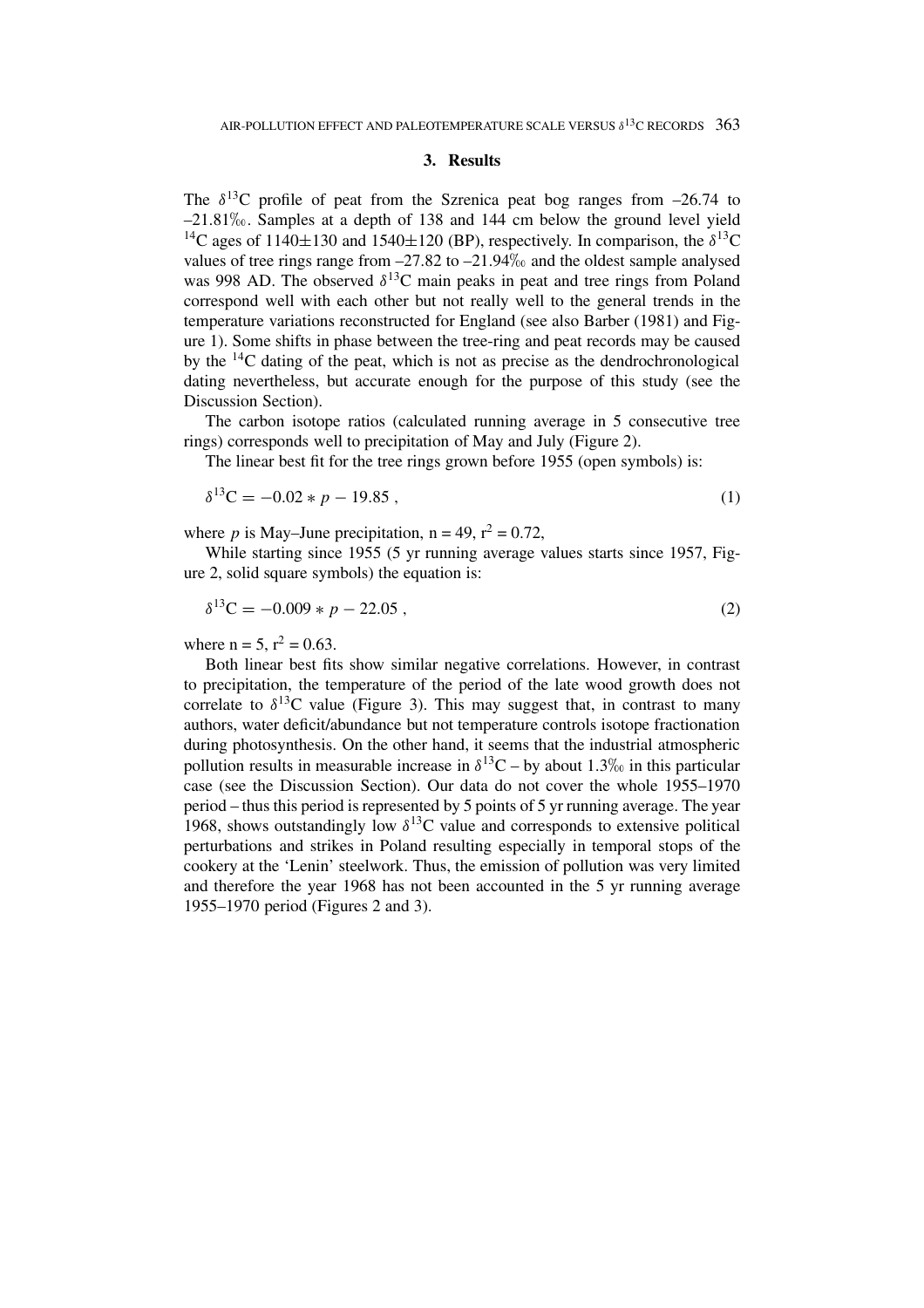

*Figure 2.*  $\delta^{13}$ C from late wood of oak tree rings versus rainfall (May–July). The  $\delta^{13}$ C value represents carbon isotope ratios in tree-ring cellulose (oak trees near Kraków, S Poland). Data for tree rings are plotted as the running average in 5 yr periods. Calibration in the period 1850–1970. See to the Results chapter for explanations.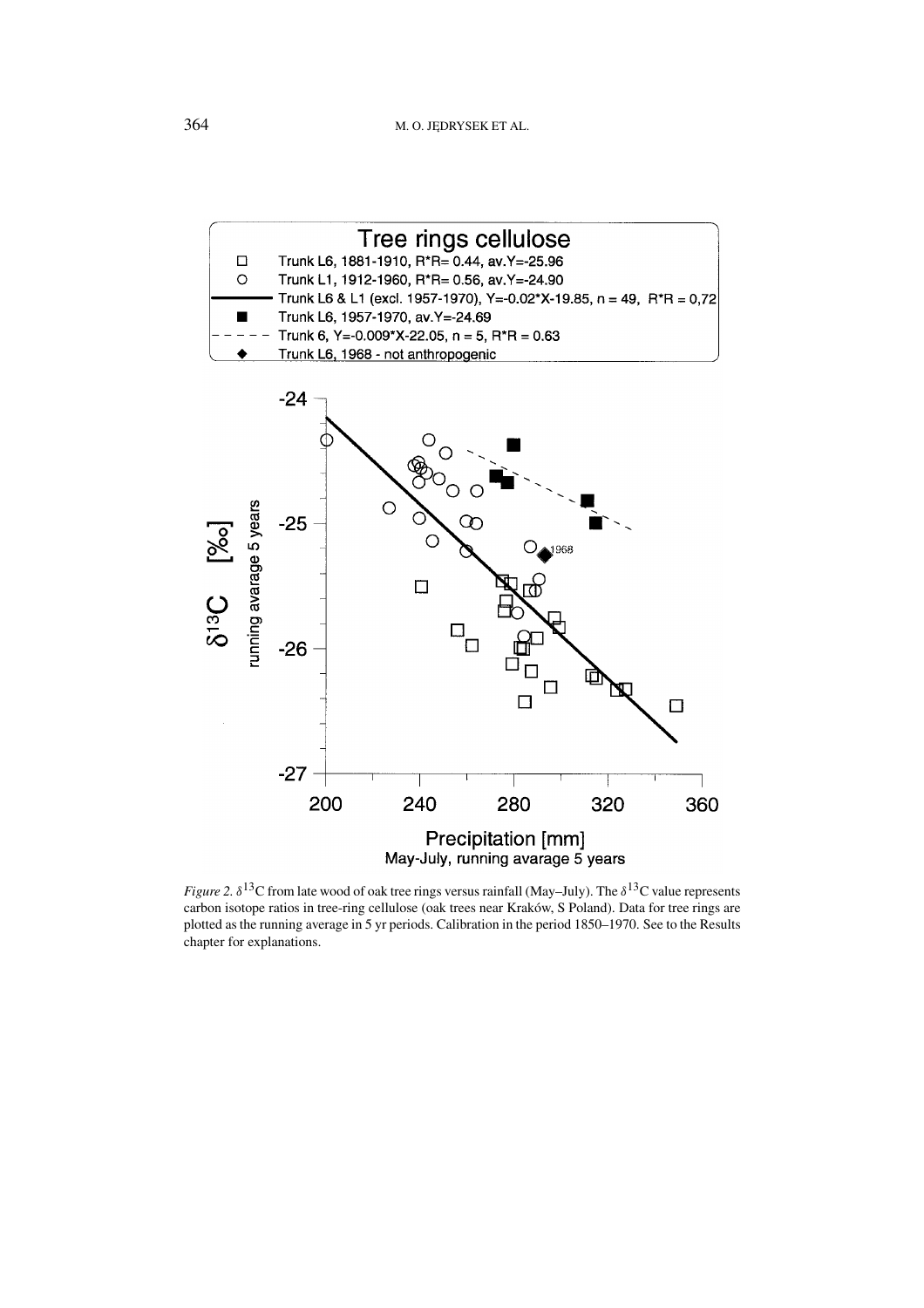

*Figure 3.*  $\delta^{13}$ C from late wood of oak tree rings cellulose versus weighted average temperature between 25 July and 8 September (latewood grow period) (oak trees near Kraków, S Poland). Data for tree rings are plotted as the running average in 5 yr periods. Calibration in the period 1826–1970. See to the Results chapter for explanations.

### **4. Discussion**

## 4.1. MILLENNIUM RECORD: NATURAL CONDITIONS

The  $\delta^{13}$ C variations in peat and tree rings analysed, correspond to the historical (e.g. Matthes, 1939; Stachlewski, 1978) and biological (Barber, 1981) record of climatic variations in Europe, and to the rapid change of environmental conditions, which occurred during the cold period (about 1550 AD) at the beginning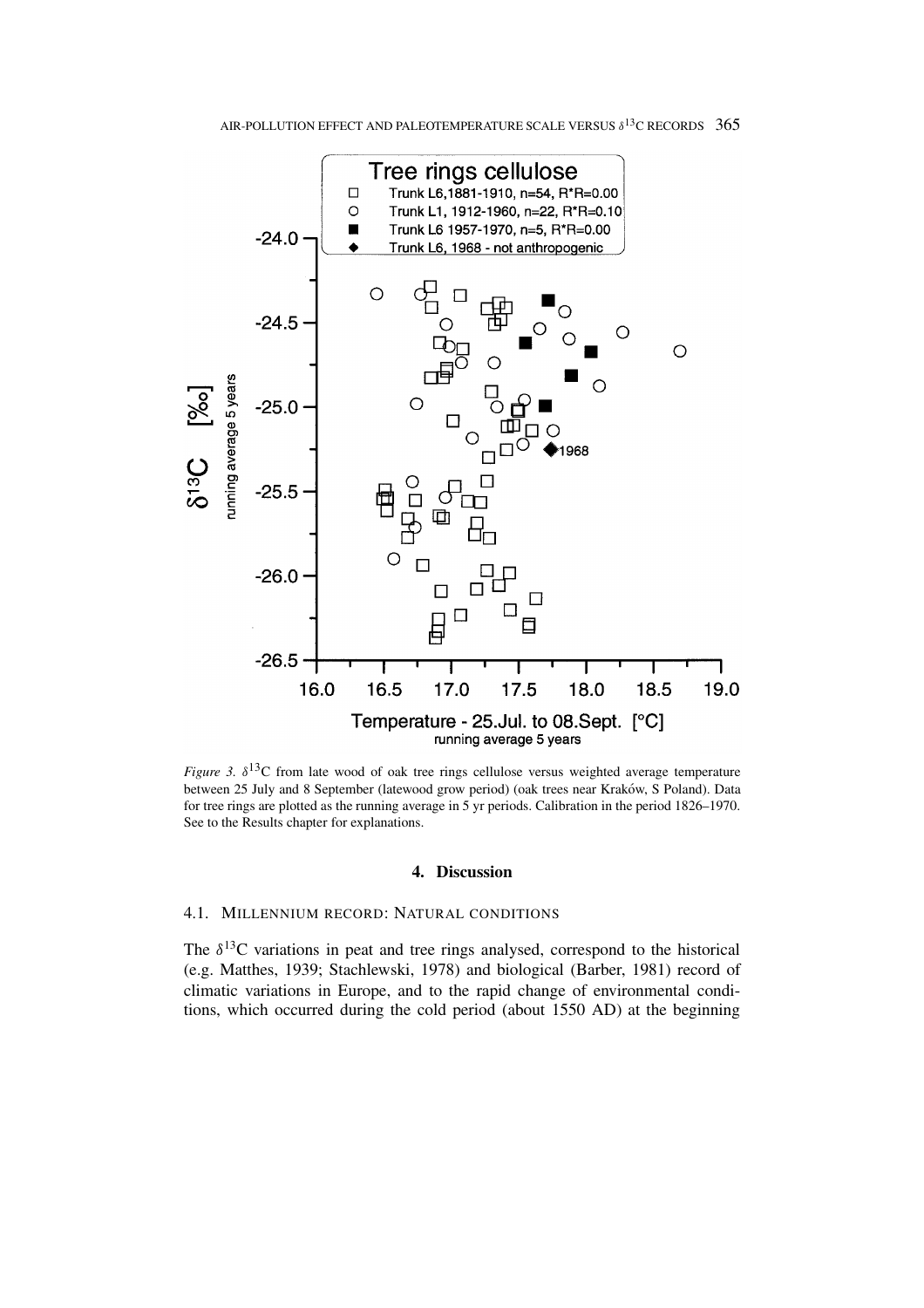of the so-called *Little Ice Age* (Matthes, 1939; Stachlewski, 1978). These *δ*13C patterns in tree ring cellulose are similar to those found by Lipp *et al*. (1991), and also such relations are consistent with those of other authors, who found correlations between certain environmental factors and the  $\delta$ D and  $\delta$ <sup>13</sup>C of tree rings (e.g. Leavitt and Long, 1986; Becker *et al*., 1991; Buhay and Edwards, 1993). Before 1954, when the neighbouring Lenin steelworks went into operation, and afterwards, precipitation largely controlled the  $\delta^{13}$ C values in tree rings cellulose. However, one may assume that atmospheric pollutants form the Lenin steelworks resulted in 1.3\% shift of  ${}^{13}C/{}^{12}C$  fractionation, i.e. since the end of 1950s the effect of atmospheric industrial pollutants appears to have dominated the  $\delta^{13}$ C signal, increasing it by about  $1.3\%$  (Figure 2).

As atmospheric carbon dioxide is the only source of carbon for plants,  $\delta^{13}$ C in plants is controlled by the  $\delta^{13}$ C of CO<sub>2</sub> and isotope fractionation during assimilation. Atmospheric  $\delta^{13}C(CO_2)$  is rather stable through time, due to buffering by the global ocean (see e.g. Freidli *et al*., 1986; Szaran, 1990; Keeling and Whorf, 1996; Levin *et al*., 1996; Hoefs, 1997). Therefore, assimilation fractionation is rather crucial. In general, the carbon isotope fractionation between atmospheric  $CO<sub>2</sub>$  and assimilates is the combined result of an enzymatic (RUBISCO) carbon isotope fixation effect, which may be about  $-27\%$ <sub>0</sub>, and a diffusion isotope effect that may result in a  $-4.4\%$  isotope fractionation. This interaction in higher plants is complex and discussed by Farquhar *et al*. (1982, 1989).

From Figure 1, it is clear that in general the peat and tree ring cellulose  $\delta^{13}$ C records are very similar. Thus, it could be expected that these isotope signals might give similar information. Numerous studies in tree rings yield a wide variety of carbon isotope/temperature calibrations. First, it was suggested that under natural conditions, carbon isotope fractionation between living plants and atmospheric carbon dioxide ( $\Delta^{13}C_{p-a}$ ) depends mainly on temperature, and the  $\Delta^{13}C_{p-a}$  value for C3 plants is from about  $-1\%0/1$  °C (O'Leary, 1981; Troughton and Card, 1975) to about –0.7‰/1 ℃ (Grinstead *et al.*, 1979). Similar calibrations based on peat from Poland varied from  $-0.57$  to  $-1.08\%$  <sup>o</sup>C with an average  $-0.82$  (Jędrysek *et al*., 1988a, 1996; Skrzypek, 1999). However, other authors reported a positive fractionation factor e.g. 0.33/1 ◦C (Lipp *et al*., 1991) or 0.18/1 ◦C (Freyer and Belacy, 1983). However, one may assume that in our case, for the oak trees analysed, a decrease in carbon isotope ratio with increasing temperature relations is not plausible, because there are both negative and positive correlations between the paleotemperature data (Lamb, 1977) and the value, as shown on Figure 1.

Among the 18 periods shown in Figure 1, 6 of them show negative temperature  $-\delta^{13}$ C correlation, 7 of them show positive temperature  $-\delta^{13}$ C correlation, and 5 of them show no clear pattern. Thus, in the case considered, temperature seems not to be a single crucial factor which simply controls in C3 plants especially for shorter periods (less than hundred years). However, some authors state that shortterm fluctuations (years) seem to contain more climatic information than the long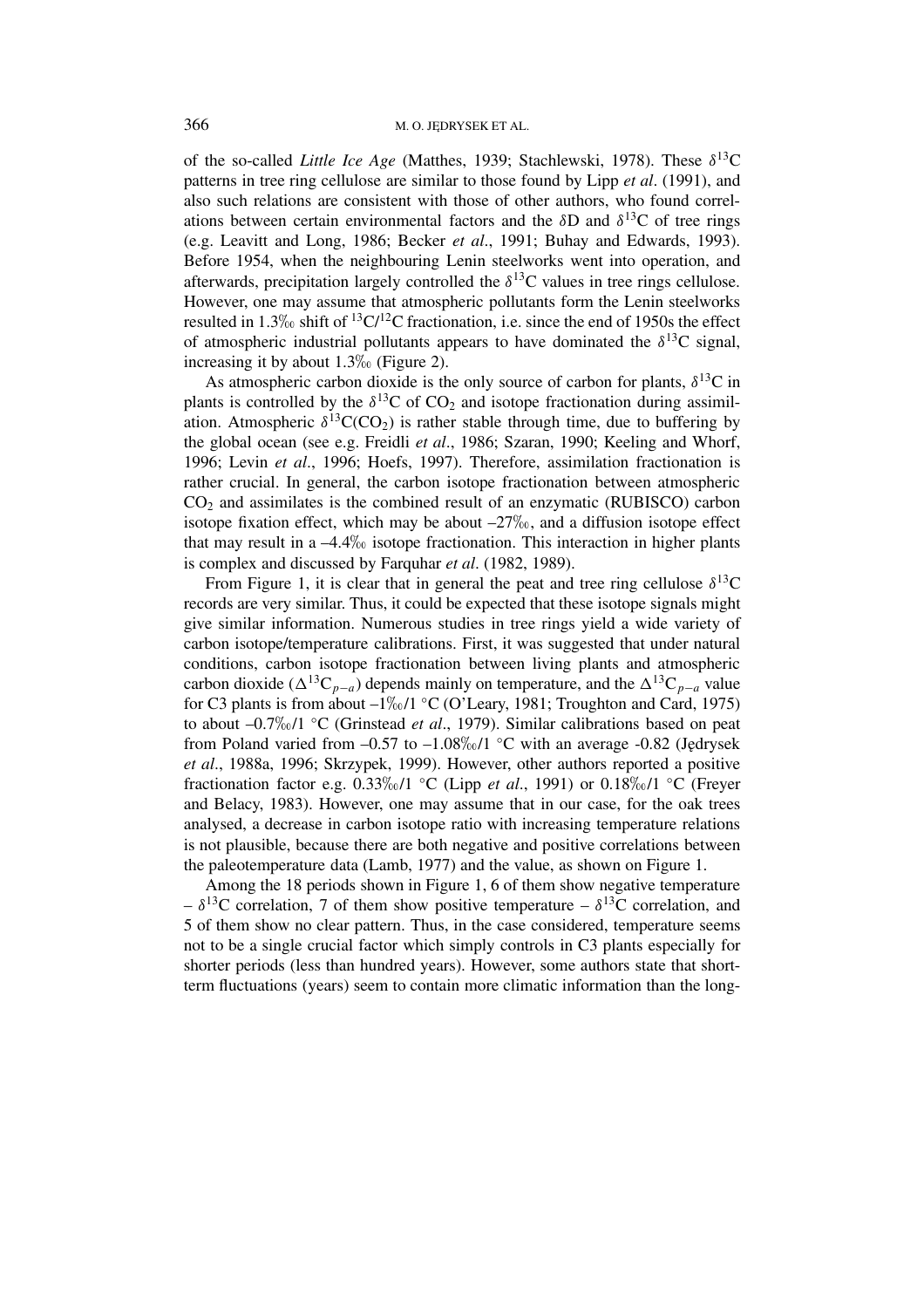term trends (Freyer and Belacy, 1983; Leavitt and Long, 1989; Saurer *et al*., 1995). In this study we cannot find evidence for this.

Humidity has also been noted as a key climatic parameter that can influence leaf gas exchange (ventilation) rate, through its effect on stomatal aperture (see e.g. Farquhar *et al*., 1982, 1989). In contrast to trees, variations in humidity should not result in remarkable changes in the *δ*13C of *Sphagnum* mosses as this peatforming plant has no stomata *sensu stricto*, and ventilation rate should not vary greatly with humidity (Jędrysek *et al.*, 1995, 1996). Consequently, it could be expected that peat profiles more clearly reflect temperature variations than tree rings. However, Figure 1 does not support the previous statement. Likewise, Brenninkmeijer (1983), Brenninkmeijer *et al.* (1982), and Dupont and Brenninkmeijer (1984), studied variation of  $\delta^{13}C$ ,  $\delta^{18}O$  and  $\delta D$  in peat profiles and suggested that the most important factor determining the isotopic composition of peat is the level of the water table. It has been suggested also that the  $\delta^{13}C$  and  $\delta^{34}S$  peat profiles may represent variations in temperature and water table level in the peat-bog, respectively (J˛edrysek *et al*., 1995, 1996). But, a lower concentration of atmospheric CO<sub>2</sub> could also correspond to higher  $\delta^{13}$ C values in peat (White *et al.*, 1994), which in turn may be resulted from lower temperature. The secondary role of  $pCO<sub>2</sub>$  may be supported by the fact that a comparison of the reconstructed atmospheric  $pCO<sub>2</sub>$ from South American mosses and that from Antarctic ice cores in air occluded in the ice (White *et al.*, 1994), showed a poor correlation. Thus,  $pCO_2$  factor should not be considered here.

Few studies have compared  ${}^{13}C/{}^{12}C$  ratios in peat profiles to those of tree rings. It should be mentioned that the studies of Brenninkmeijer (1983), Brenninkmeijer *et al.* (1982), Dupont and Brenninkmeijer (1984) and White (1994) involved generally longer periods compared to this study and sample resolution was significantly more than one hundred years (500 or more). However, studies of the  $\delta^{13}$ C in tree rings (Freyer and Belacy, 1983; Leavitt and Long, 1989; Saurer *et al*., 1995) and peat profiles (J˛edrysek *et al*. 1995, 1996) have shown that short-term trends contain more climatic information than long-term, as the frequency of climatic variations are counted in decades and the sampling temporal resolution should not be larger than about 50 yr. Therefore, the earlier peat isotope studies (Brenninkmeijer, 1983; Brenninkmeijer *et al.*, 1982; Dupont and Brenninkmeijer, 1984; White, 1994) may yield different conclusions than the data presented here. In this study, the peat temporal sample resolution is on average about 30 yr, and each tree ring sample up to XIX century represents 5 consecutive years (and 15 yr running average, Figure 1, see also the Materials and Methods Section). Beside sampling resolution, it is also important to mention that the late wood (approximately early-July to mid-September grow), representing full summer of Kraków area with moderate temperature variations (no ground-frosts at this climate), is compared with *Sphagnum* mosses growing approximately at the same summer period. Both might be important reasons why the tree rings and peat record show similar variations (Figure 1).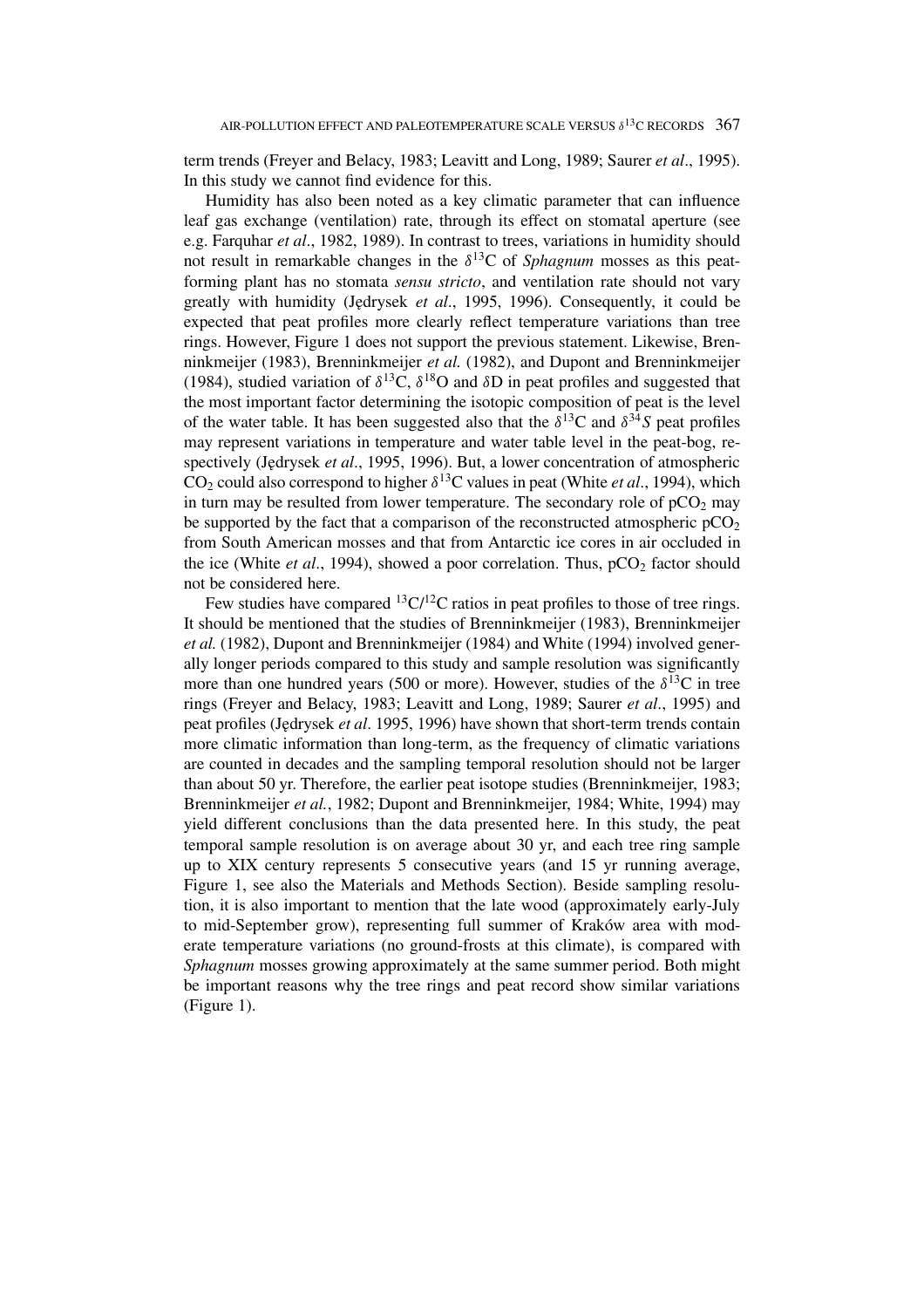The best concordance between the peat and tree ring cellulose is for the period of ca. 1500 to 1800, representing the Little Ice Age (Figure 1). One may assume that, at this period in the area under study, the temperature was probably the most limiting factor for vegetation growth and the of  $\delta^{13}$ C of plants. Moreover, this similarity suggests that neither diagenesis nor the complex structure of the peat analysed significantly influenced the isotope signature in the peat (Jedrysek *et al.*, 1995, 1996). The value of <sup>13</sup>C enrichment of peat (Figure 1) as compared to tree ring cellulose is about  $0.93\%$  and it is rather stable over the record, with three short-term exceptions. These exceptions are coincidental to transitions between dramatic changes in temperature. Namely, at the beginning of the Middle Ages Climatic Optimum (MACO, XI–XII century), then the MACO transition to the Little Ice Age (LIA, XV/XVI century) and the very end of the LIA (second half of XIX century). In these cases the peat became  $^{13}$ C-depleted relative to the tree rings. Nevertheless, two of these peat and tree ring <sup>13</sup>C signals show similar trends in  $\delta^{13}C$ variations. The transition between MACO and LIA (ca. 1330 to 1510) show positive correlation between change in the temperature and isotope signals (Figure 1). This fact may suggest that long-term temperature variations are reflected in  $\delta^{13}C$ trends. The most reasonable explanation for this is that at the time between MACO and LIA variation in humidity had little influence on the peat and tree ring  $\delta^{13}$ C. Stomata have to react more frequently to a water deficit at a relatively dry site than at a humid site. Accordingly, Saurer *et al*. (1995) postulated that isotope variations should record humidity variations better on a dry site than on a humid site. The Wisła valley is a relatively humid site and water availability to trees standing along the river is abundant. Thus, the long-term humidity record is probably much less expressed in  $\delta^{13}$ C of tree rings, than temperature. However, a short-term transition between the climatic optimum and decline could be accompanied with a water deficit. We therefore postulate that in natural conditions, where water deficit is not the case, temperature may be the dominant factor controlling isotope ratios in tree ring cellulose. Even if humidity played a role during transition times, its own changes likely were induced by temperature.

The tree rings show lower  $\delta^{13}$ C value than peat, despite the fact that water is usually not a deficit factor in peat-bogs. This is probably due to the different metabolism and growing conditions (altitude) of the *Sphagnum* sp. and trees, and the fact that, in contrast to tree-ring late wood cellulose, total peat organic matter has been analysed. Basing on comparative analysis of several peat profiles from Poland, it has been found that in whole peat profiles the  $\delta^{13}C$  of total peat  $\delta^{13}C_p$ was on average  $0.86\pm0.15\%$  lower than  $\delta^{13}$ C in cellulose from peat  $(\delta^{13}C_{pc})$ , i.e. the  $\Delta^{13}C_{p-pc} = \delta^{13}C_p - \delta^{13}C_{pc} = -0.86 \pm 0.15\%$  (Skrzypek, 1999). In this context, the 0.93% average depletion of tree rings cellulose as compared with total peat (Figure 1), is not sensible from the isotope fractionation point of view, as these two signals represents different chemical compounds. However, the difference between  $\delta^{13}$ C values in peat cellulose and tree rings late wood cellulose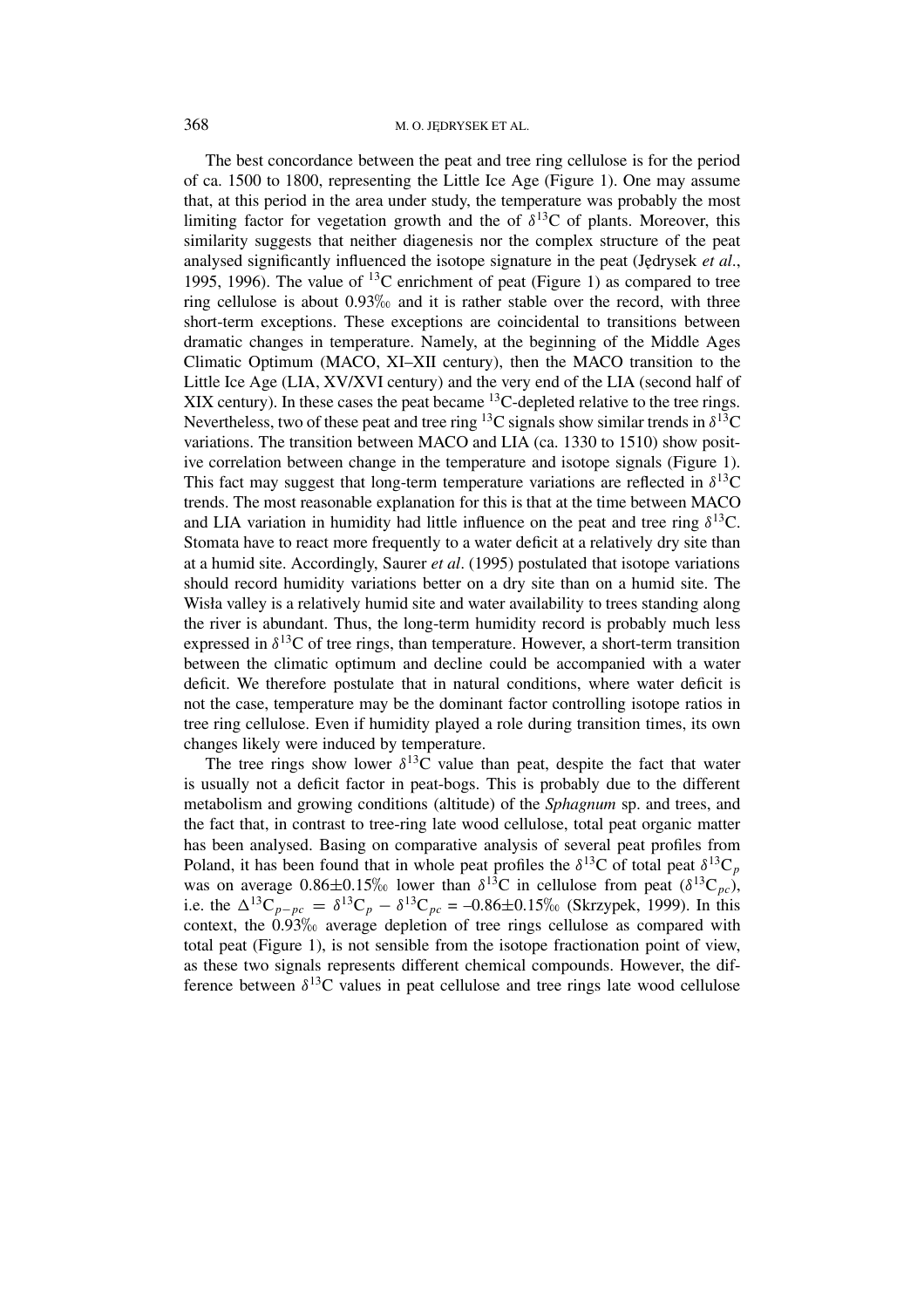$(\Delta^{13}C_{pc-trc} = \delta^{13}C_{pc} - \delta^{13}C_{trc})$  is sensible value and, for the whole millennium, it is estimated to about  $1.8\%$ .

The last century is excluded from this simple calculation because fossil fuel burning significantly influenced the  $CO_2$  concentration and  $\delta^{13}C$  (CO<sub>2</sub>) value in the atmosphere. The estimated difference in the  $\delta^{13}$ C value of peat cellulose and tree ring cellulose  $(-1.8\%)$  is in agreement with the fact that the temperature in the peat-bog was several degrees lower than in the region of Kraków. Currently, this difference in temperature of the vegetation period is about 8 ◦C. Therefore, one may conclude that in natural conditions, carbon isotope fractionation between plants and atmospheric carbon dioxide  $({\Delta}^{13}C_{p-a})$  for C3 plants is about –0.23\% o/1 °C and  $1.8\%$   $/1000$  m of elevation. Correspondingly, field studies of 100 C3 species from major mountain ranges around the globe reveal generally more positive values of  $\delta^{13}$ C with increasing altitude. For all species studied, the average change is 1.2\% per 1000 m of elevation (Korner *et al.*, 1988, 1991). Nonetheless the elevation rate compares with the rate of  $1.8\%/1000$  m found in our studies. However, the temperature coefficient estimated here of  $-0.23\%$  <sup>o</sup>C is lower than that resulting from calibration of the  $\delta^{13}C$  value of total organic matter in peat ( $\delta^{13}C_{p-\alpha t}$ ) profiles from several peat-bogs in Poland and Thailand, where the temperature coefficient was from –0.57 to –1.08‰/1 °C (Jędrysek *et al.*, 1996; Skrzypek, 1999).

Similar calculations were made for the LIA period, when the best concordance between the total peat and tree ring cellulose is observed (Figure 1). It suggests that probably temperature was the controlling factor limiting vegetation. The peat average  $\delta^{13}C_p$  at this time (between about 1540–1835) is –23.88\% and the corresponding period (between about 1556–1850) for late wood tree ring cellulose shows average  $\delta^{13}C_{trc} = -25.09\%$ . The difference between these two values  $\Delta^{13}C_{p-trc} = \delta^{13}C_p - \delta^{13}C_{trc} = -1.21\%$  and the  $\Delta^{13}C_{p-pc} = -0.86\%$  (Skrzypek, 1999). Thus, the estimated average  $\Delta^{13}C_{pc-trc} = -2.07\%$  (i.e. the depletion of peat cellulose and tree ring late wood cellulose is  $-2.07\%$ <sub>0</sub>, and can be accepted roughly as  $-2.1\%$ . Consequently, in natural conditions of LIA, when temperature is the limiting factor, carbon isotope fractionation between plants and atmospheric carbon dioxide ( $\Delta^{13}C_{p-a}$ ) for C3 plants is about –0.26\%/1 °C and 2.1\%/1000 m of elevation. These ratios corresponds well to the Millennium  $\Delta^{13}C_{p-a} = -0.23\%$ 1 °C and  $\Delta^{13}C_{pc-trc}$  = 1.8‰/1000 m ratios. One may believe that the Millennium ratios are more representative and reliable than the LIA ratios because the LIA ratios represent shorter period and extreme climatic conditions. Moreover, the Millennium  $1.8\%$  (1000 m ratio better corresponds to  $1.2\%$  (1000 m ratio found by Korner *et al*. (1988, 1991) for the Recent.

On the other hand, one may assume that during the LIA the temperature was the limiting factor for vegetation. The importance of the limiting factor can be observed when peat and tree rings  $\delta^{13}$ C records are compared as shown above. We suggest that the best plant material for  $\delta^{13}$ C paleoenvironmental reconstruction should be selected from areas where one vegetation limiting factor exists. This is most easy to attain, by selecting species from the area representing a limit of natural extension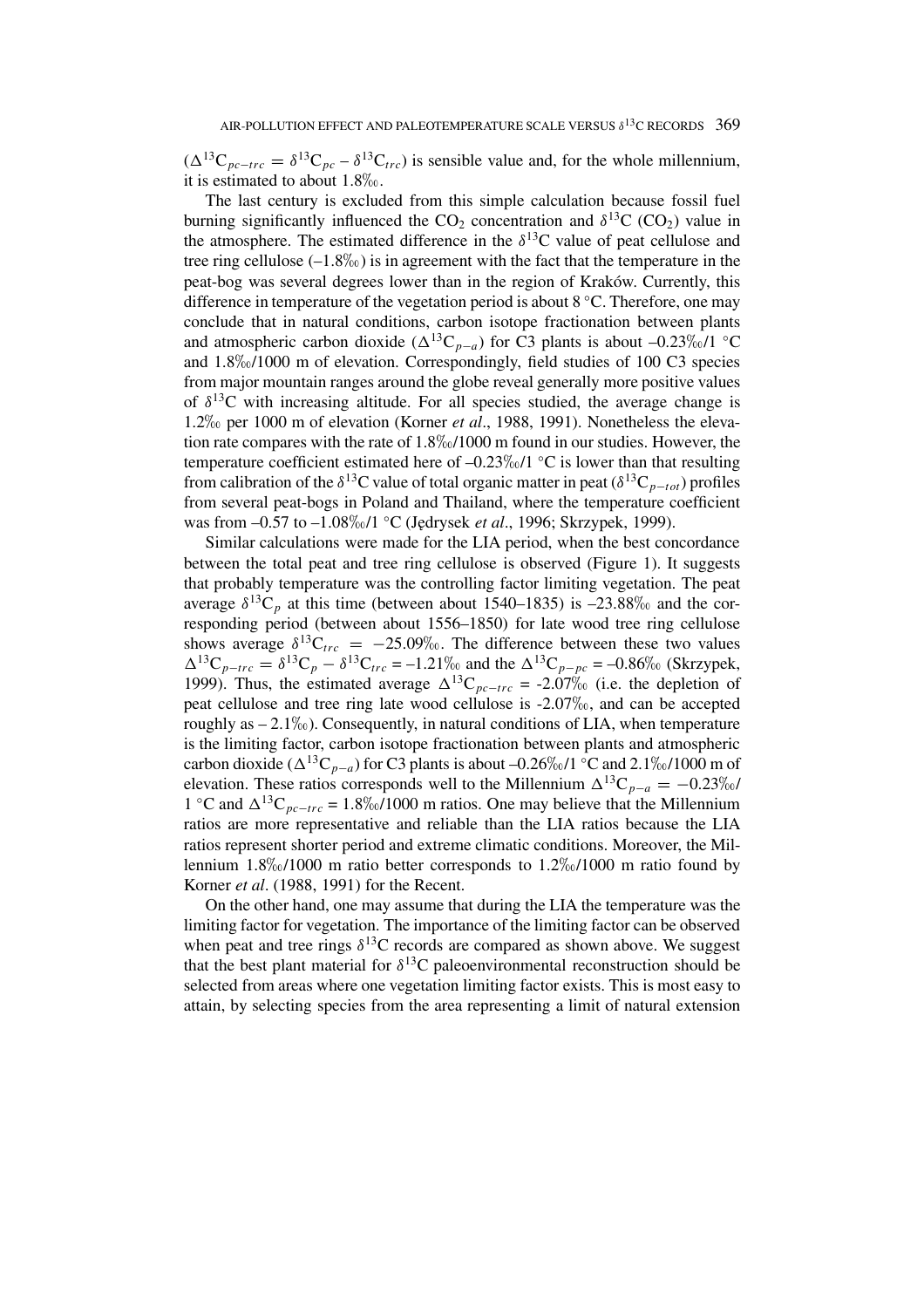with respect to altitude, longitude, timberline, etc. On the other hand, this is very difficult and more than two species would be required, and evidence for crosscorrelation of the limiting factors needs to be very well understood and recorded. In perfect case, when different species are carefully selected, and when temperature is the limiting factor for one and precipitation is the limiting factor for the other, variations in both environmental parameters could be potentially reconstructed.

### **5. Century Record: Precipitation and Pollution**

Continuous measurements of precipitation since 1881, and of temperature since, 1926 in Kraków (e.g. Trepińska, 1971) enabled calibrating these two parameters with isotope ratios of tree ring cellulose from the area (Figures 2 and 3, respectively). It has been observed that the increase in the precipitation corresponds to a decrease in the  $\delta^{13}$ C value (Figure 2), but the temperature calibration gave no correlations with the isotope ratios (Figure 3). Although, this apparently contradicts our previous estimation based on the millennium record, it is generally in agreement with Lipp *et al*. (1991) and Saurer *et al*. (1995) who suggested that relative humidity is the dominant factor controlling  $\delta^{13}$ C value in tree rings, especially from dry sites. The reason for this might be based on the difference in habitat of the subfossil and recent trees analysed here. Namely, all the subfossil trees had grown on riverside bogs, directly on the bank of the Wisła river, with no water deficit, at permanent and very high air humidity conditions. However, the recent trees, representing XIX and XIX century, grew several kilometres from the recent Wisła river, as no recent oak trees were available at the Wisła valley. Moreover, in the middle of the last century the river has been regulated and dams have surrounded the river-bed. Thus, in contrast to the subfossil trees, water deficit could be the limiting factor in the case of the XIX and XX trees (annual atmospheric precipitation at this region is limited to ca. 660 mm  $vr^{-1}$ , Trepinska, 1971). Therefore, calibrations of the millennium record and the century records are not comparable.

It must be mentioned that Saurer *et al*. (1995) used entire tree-rings, not just the late wood as has been done in this study. They found that when warm and dry conditions prevail during the period from May to July, relatively high  $\delta^{13}C$  values would be produced in the cellulose of tree rings of beech trees, compared to a period of cold and wet conditions. Thus, according to Saurer *et al*. (1987, 1995) precipitation between May and July most strongly influences the  $\delta^{13}$ C values. We found such a correlation for the same season for the late wood cellulose (Figure 2), and this effect is about  $-0.06\%$  /1 mm of May–July precipitation. There are much worst (spring and summer months) or no correlation (autumn and winter months) of the  $\delta^{13}$ C value with other month's precipitation. The precipitation coefficient is also in agreement to Stuvier *at al*. (1987) and Lipp *at al*. (1991).

Since about the 1880s the environment in the sampling region was increasingly controlled by anthropogenic industrial impact, with its peak between the mid-50s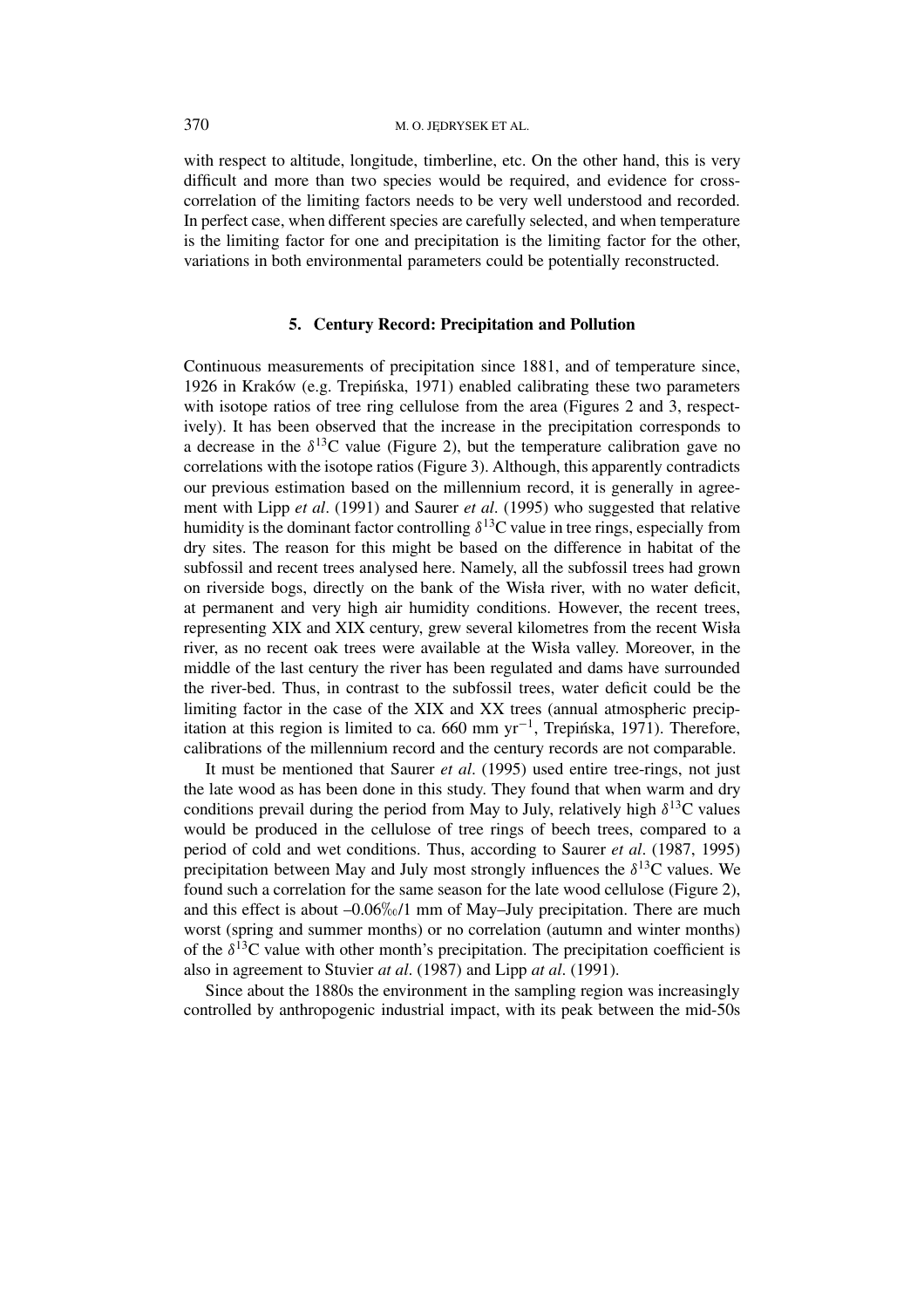and early 90s. Numerous observations (Gebauer *et al*., 1991, 1994; Bruckner *et al*., 1993) shows that trees can tolerate low levels of gaseous and aerosol compounds including  $SO<sub>2</sub>$ . Although, it has been shown, that at higher concentrations of pollutants, stomata may close as photosynthetic metabolic processes have also been suggested to be sensitive to gaseous pollutants (Freyer, 1979; Freyer and Belacy, 1983; Reinert, 1984; Olszyk and Tingey, 1986; Reich *et al*., 1986, 1987), especially SO*<sup>x</sup>* and dust (J˛edrysek *et al*. 2002). Stomatas closure may result in an appreciable increase in the  $\delta^{13}$ C value (e.g. Farquhar *et al.*, 1982, 1989) and  $\delta^{34}$ S (organic an inorganic independently) values (J˛edrysek *et al*., 2002) of plants. In fact, fumigation experiments and exposure to exhaust gases (1972–1976, gas plant at Lacq, France) of conifer trees (*Pseudotsuga menziensii* and *Pinus strobus*) resulted in about a 1\% 1\% 1\% 1\% 0 increase in the  $\delta^{13}$ C of the entire wood (Martin *et al.*, 1988). We do not have details to compare pollution loads of the Lacq plant gas and the 'Lenin' steelworks, but the latter, about 30 yr ago, was the biggest steelworks in the Eastern Europe. Moreover, comparing the technology in the 50s to the more advanced technology in France in the 70s there is no doubt that the environmental impact of 'Lenin' was much larger. Thus, the observed 1.3<sup> $\%$ </sup> oincrease in the  $\delta$ <sup>13</sup>C value of tree ring cellulose (Figure 2) could be explained by a pollution effect.

### **6. Conclusions**

- 1. Tree ring and peat carbon isotope curves show visual similarities over the last millennium. This suggests that the  $\delta^{13}$ C value of the organic matter in these two terrestrial environments is generally controlled by the same factors.
- 2. Although, it is not possible to provide a universally precise calibration as assimilation isotope effects depend mostly on local microclimatic conditions and specific species demands. In the area studied, precipitation has been found to be the limiting factor controlling carbon isotope variations in tree ring cellulose. This calibration is valid for the time from the middle of 19th till the middle of 20th centuries.
- 3. Carbon isotope fractionation effects between living plants and atmospheric carbon dioxide  $({\Delta}^{13}C_{p-a})$  for C3 plants is about –0.26‰/1 °C. It corresponds to and  $2.1\%$ <sub>0</sub> $/1000$  m elevation.
- 4. A remarkable anthropogenic impact caused by the neighbouring 'Lenin' steelworks in Nowa Huta (constructed in 1954 near Kraków), as shown in Figure 2, suggests that such a calibration should be limited to the pre-industrial time.
- 5. In the region under study, temperature was the factor controlling  $\delta^{13}C$  value of tree ring cellulose and peat-bog *Sphagnum* before the 19th century. The primary role of humidity appeared in the Wisła valley when the river was regulated and water deficit in the neighbouring areas became common. Since the 1955, after 'Lenin' steelworks started operation, pollution became the dom-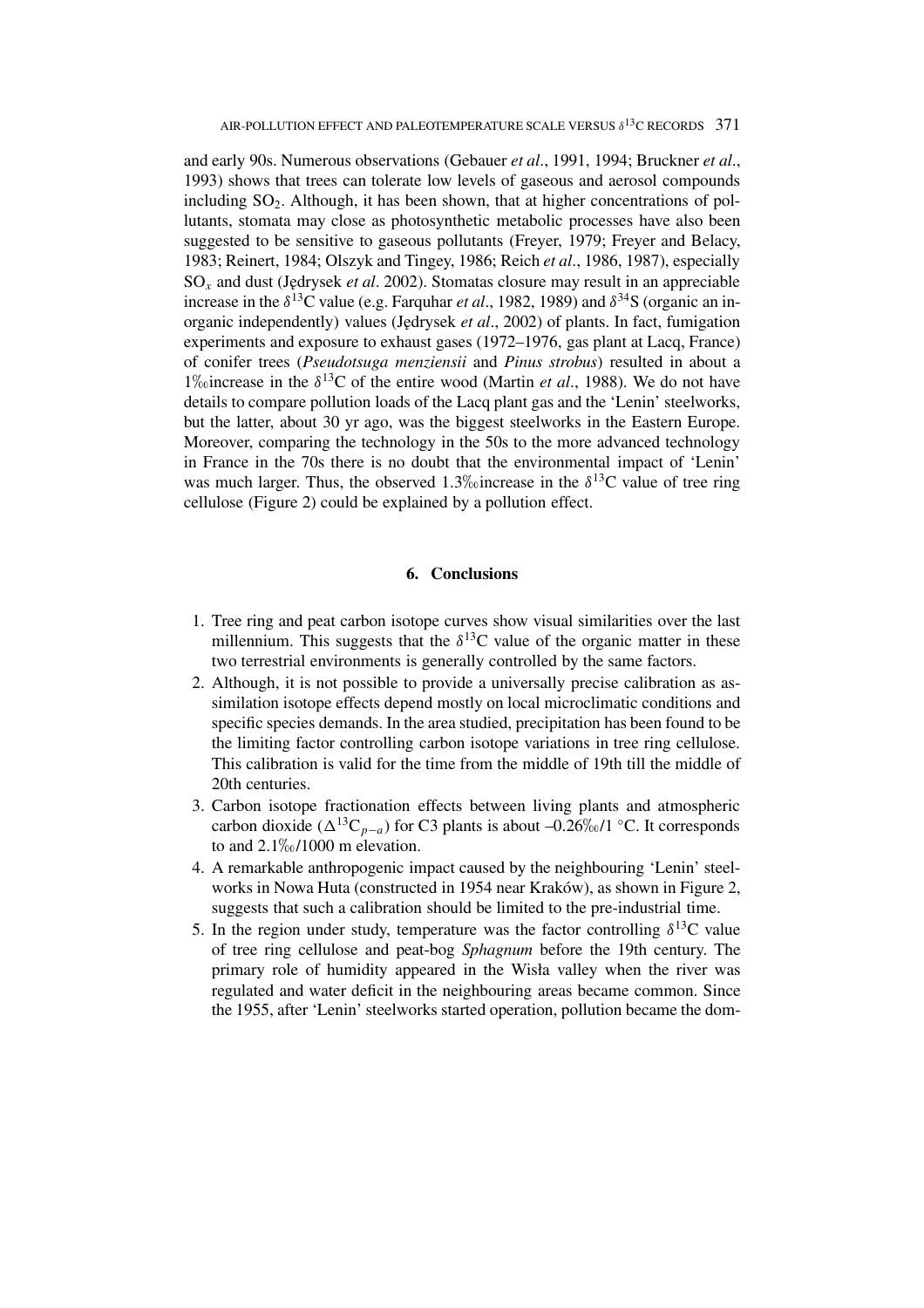#### 372 M.O. JEDRYSEK ET AL.

inant factor controlling assimilation isotope fractionation, hence the  $\delta^{13}$ C value of tree ring cellulose was lower.

6. It has been observed that contamination of the atmosphere by the products of fossil fuel burning from the 'Lenin' steelworks (mostly  $SO_x$  and dust etc.) increased the  $\delta^{13}$ C value of tree ring cellulose by about 1.3\% 0.

### **Acknowledgements**

This study was supported by 6 PO4F 02208 and 'S' and 'W' Grants at the University of Wrocław and IAI. Great thanks are due to Prof. Samuel Epstein and Eleanor Dent for their teaching of the complex practical steps in the nitro-cellulose preparation. We are obliged to Dr. Debbie Hemming and Dr. Tahir Yaqoob who assisted the authors with preparation of the final manuscript in English and to two anonymous reviewers for critical reading of the manuscript and important corrections in it.

#### **References**

- Becker, B., Kromer, B. and Trimborn, P.: 1991, 'Stable isotope tree-ring timescale of the Late Glacial/Holocene boundary', *Nature* **353**, 647−649.
- Brenninkmeijer, C. A. M.: 1983, 'Deuterium, Oxygen-18 and Carbon-13 in Tree Rings and Peat Deposits in Relation to Climate', *Ph.D. Thesis*, Rijksuniversiteit te Groningen.
- Brenninkmeijer, C. A. M., Van Geel, B. and Mook, W. G.: 1982, 'Variations in the D/H and <sup>18</sup>O/<sup>16</sup>O ratios in cellulose extracted from a peat bog core', *Earth. Planet. Sci. Lett.* **61**, 283.
- Bruckner, G., Gebauer, L. and Schulze, E.-D.: 1993, 'Uptake of 15NH3 by *Picea abies* in closed chamber experiments', *Isotopenpraxis Environ. Health Stud.* **29**, 71−76.
- Buhay, M. W. and Edwards, T. W.: 1993, 'Reconstruction of Little Ice Age climate in Southern Ontario, Canada, from Oxygen and Hydrogen Isotopes in Tree Rings', in: *Proceedings of a Symposium 'Isotope Techniques in the Study of past and Current Environmental Changes in the Hydrosphere and the Atmosphere'*, Vienna, 19–23 April 1993, pp. 407−417.

- Dupont, L. M. and Brenninkmeijer, C. A. M.: 1984, 'Paleobotanic and Isotopic Analysis of the Late Sub-Boreal and Early Sub-atlantic Peat from Engbertsdijksveen VII, The Netherlands', *Review of Paleobotany and Palynology* **41**, 241−271.
- Edwards, T. W. and Fritz, P.: 1986, 'Assessing meteoric water composition and relative humidity from O and H in wood cellulose: Palaeoclimatic implications for southern Ontario, Canada, *Appl. Geochem.* **1**, 715−723.
- Epstein, S., Yapp, J. and Hall, J. H.: 1976, 'The determination of the D/H ratio of non-exchangeable hydrogen in cellulose extracted from aquatic and land plants', *EPSL* **30**, 41−251.
- Farquhar, G. D., O'Leary, M. H. and Berry, J. A.: 1982, 'On the relationship between carbon isotope discrimination and the intercellular carbon dioxide concentration in leaves', *Aust. J. Plant Physiol.* **9**, 121−137.
- Farquhar, G. D., Ehleringer, J. R. and Hubic, K. T.: 1989, 'Carbon isotope discrimination and photosynthesis', *Annu. Rev. Plant Physiology Plant Mol. Biol.* **40**, 503−537.
- Feng, X. and Epstein, S.: 1995, 'Carbon isotopes in trees from arid environments and implications for reconstructing atmospheric CO2 concentration', *Geochim. Cosmochim., Acta* **59**, 2599−2608.

Barber, K. E.: 1981, *Peat Stratigraphy and Climatic Change*, A.A. Balkema/Rotterdam.

*Climatic Atlas*: 1973, *PPWK*, Warszawa (in Polish).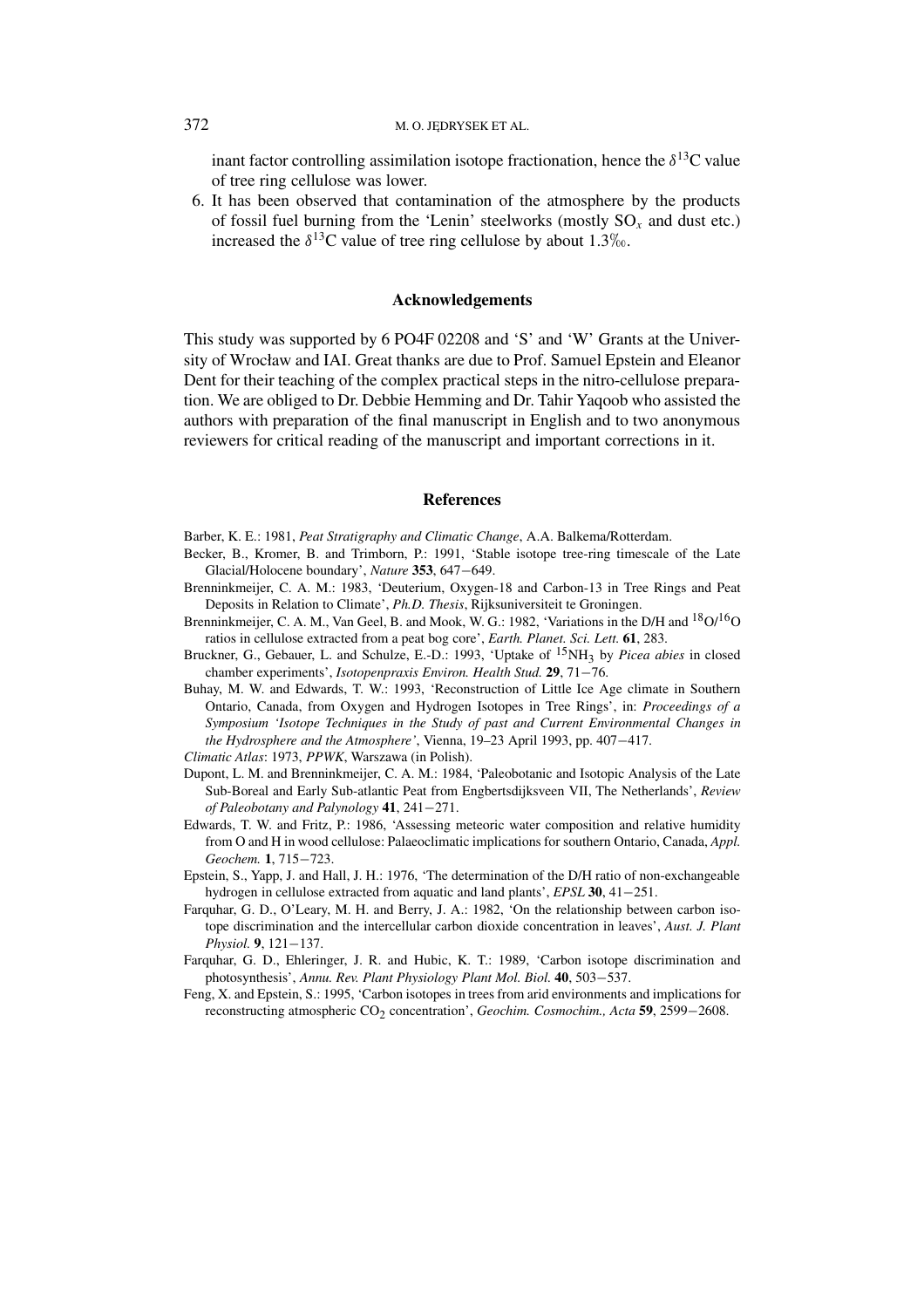- Freyer, H. D.: 1979, 'On the *δ*13C record in tree rings. Part II. Registration of microenvironmental CO2 and anomalous pollution effect', *Tellus* **31**, 308−312.
- Freyer, H. D. and Belacy, N.: 1983,  $^{13}C/I2C$  records in northern hemispheric trees during the past 500 years, anthropogenic impact and climatic superpositions', *J. Geophys. Res.* **88**, 6844−6852.
- Freidli, H., Lötscher, H., Oeschger, H., Seigenthaler, U. and Stauffer, B.: 1986, 'Ice core record of the 13C/12C ratio of atmospheric CO2 in the past two centuries', *Nature* **<sup>324</sup>**, 237−328.
- Gebauer, G., Katz, C. and Schulze, E.-D.: 1991, 'Uptake of Gaseous and Liquid Nitrogen Deposits and Influence on the Nutritional Status of Norway Spruce', in R. Handschel and F. Bese (eds), *Effects of Forest Management on the Nitrogen-Cycle with Respect to Changing Environmental Conditions*, GSF Report 43/91, Munchen-Neuherberg, Germany, pp. 83−92.
- Gebauer, G., Giesemann, A., Schulze, E.-D. and Jäger, H.-J.: 1994, 'Isotope ratios and concentrations of sulphur and nitrogen in needles and soils of *Picea abies* stands as influenced by atmospheric deposition of sulphur and nitrogen compounds', *Plant and Soil,* **164**, 267−281.
- Grinstead, M. J., Wilson, A. T. and Ferguson, C. W.: 1979,  $\cdot$ <sup>13</sup>C/<sup>12</sup>C ratio variations in Pinus longaeva (*Bristlecone pine*) cellulose during the last millenium', *Earth Planet. Sci. Lett.* **42**, 251−253.
- Hill, S. A., Waterhouse, J. S., Field, E. M., Switsur, V. R. and ap Rees, T.: 1995, 'Rapid recycling of triose phosphates in oak stem tissue', *Plant, Cell Environ.* **18**, 931−936.
- Hoefs, J.: 1997, *Stable Isotope Geochemistry*, Springer-Verlag, 201 p.
- Hemming, D. L.: 1998, 'Stable Isotopes in Tree Rings: Biosensors of Climate and Atmospheric Carbon Dioxide Variations', *Ph.D. Thesis*, Cambridge University, U.K.
- Hemming, D. L., Switsur, V. R., Waterhouse, J. S., Heaton, T. H. E. and Carter, A. H. C.: 1998, 'Climate variation and the stable isotope composition of tree ring cellulose: an intercomparison of *Quercus robur*, *Fagus silvatica* and *Pinus sylvestris*', *Tellus* **50B**(1), 25−33.
- Jędrysek, M. O., Skrzypek, G., Wada, E., Doroszko, B., Kral, T. E., Pazdur, A., Vijarnsorn, P. and Takai, Y.: 1995,  $\langle \delta^{13}C \rangle$  and  $\delta^{34}S$  analysis in peat profiles, and global change', *Przeglad Geologiczny* **43**, 1004−1010 (in Polish, English abstr. and figs.).
- Jędrysek, M. O., Skrzypek, G., Wada, E., Pazdur, A., Hałas, St., Vijarnsorn, P., Takai, Y. and Ueda, S.: 1996, '*δ*13C and *δ*34S in Peat: Possible Tool for Paleoenvironmental Reconstruction', in S. H. Bottrell (editor in chief), A. C. Alpin, J. M. McArtur, R. J. Newton, M. Krom and R. Raiswell (assoc. editors), *Proceedings Fourth International Symposium on the Geochemistry of the Earth Surface*, Ilkley, Yorkshire, England, U.K., 22−28 July 1996, held under the auspices of: The International Association of Geochemistry and Cosmochemistry, pp. 221−224.
- Jędrysek, M. O., Krąpiec, M., Skrzypek, G., Kałużny, A. and Hałas, St.: 1998a, 'An attempt to calibrate carbon and hydrogen isotope ratios in oak tree rings cellulose: The last millennium', *RMZ-Materials and Geoenvironment* **45**, 82−90.
- Jędrysek, M. O., Skrzypek, G., Kałużny, A., Krąpiec, M., Hałas, St. and Pazdur, A.: 1998b, 'Paleotemeprature scale, *δ*13C record in tree rings, *δ*13C record in a peat core: Why do they correlate?', *RMZ-Materials and Geoenvironment,* **45**, 99−106.
- Jędrysek, M. O., Kałużny, A. and Hoefs, J.: 2002, 'S and O isotope ratios in spruce needles as a tracer of atmospheric pollution', *J. Geophysical Research – Atmospheres* (in press).
- Kalicki, T. and Krapiec, M.: 1995, 'Problems of dating alluvium using buried subfossil tree trunks: Lessons from the 'black oaks' of the Vistula Valley, Central Europe', *The Holocene* **5**, 243−250.
- Keeling, C. D. and Whorf, T. P.: 1996, 'Atmospheric  $CO<sub>2</sub>$  Records from Sites in the SIO Air Sampling Network', in *Trends: A Compendium of Data on Global Change*, Carbon Dioxide Information Analysis Centre, Oak Ridge National Laboratory, Oak Ridge, Tenn., U.S.A.
- Korner, Ch., Farquhar, G. D. and Roksandic, Z.: 1988, 'A global survey of carbon isotope discrimination in plants from high altitude., *Oecologia (Berlin)* **74**, 623−632.
- Korner, Ch., Farquhar, G. D. and Wong, S. C.: 1991, 'Carbon isotope discrimination by plants follows latitudial and altitudial trends', *Oecologia (Berlin)* **88**, 30−40.
- Lamb, H. H.: 1977, *Climate: Present, Past and Future*, Vol. 2, Methuen, London.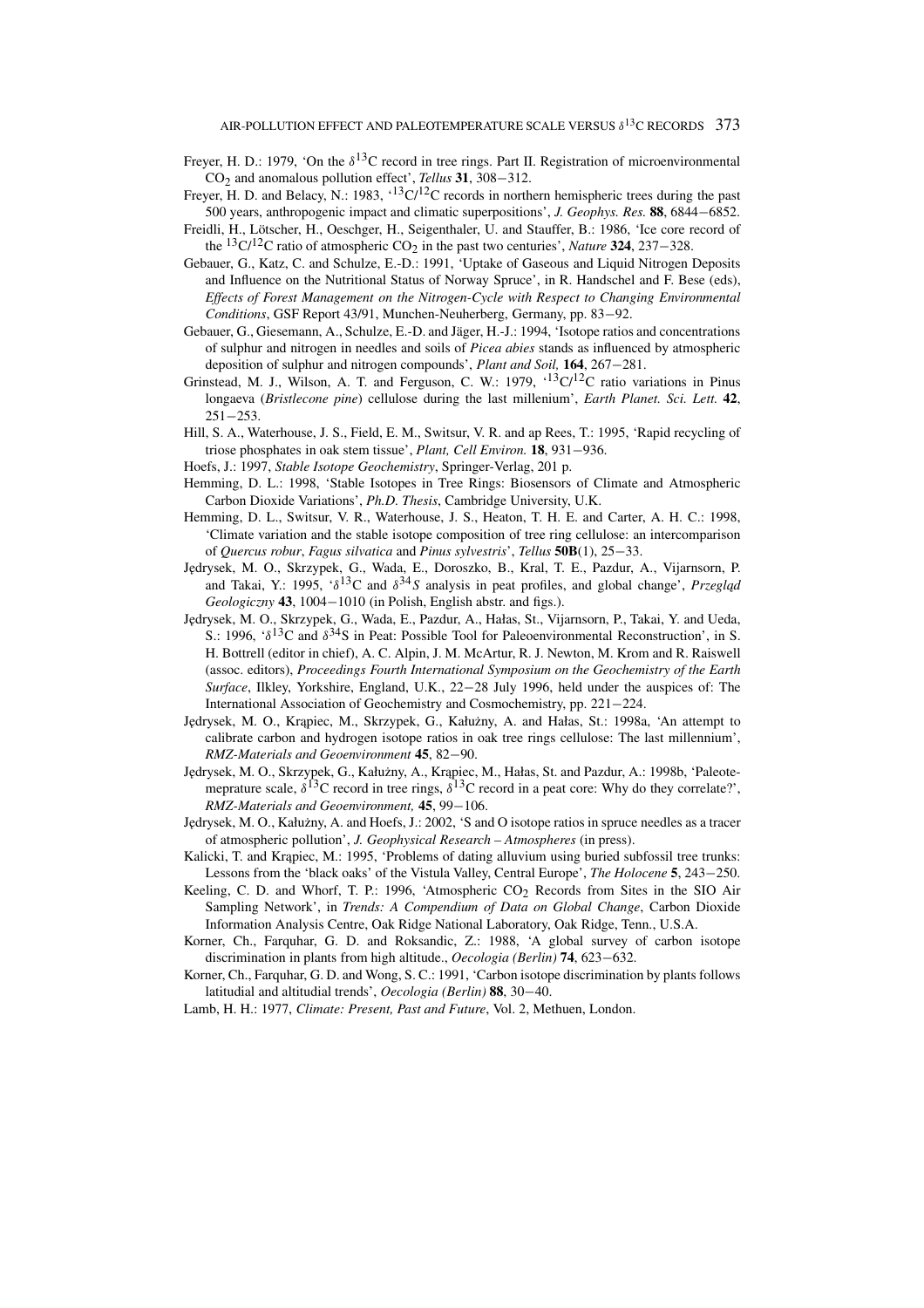#### 374 M.O. JEDRYSEK ET AL.

- Leavitt, W. and Long, A.: 1986, 'Stable-carbon isotope variability in tree foliage and wood', *Ecology* **67**, 1002−1010.
- Leavitt, S. W. and Long, A., 1989, 'The atmospheric  $\delta^{13}$ C record as derived from 56 Pinyon trees at 14 sites in the southwestern United States', *Radiocarbon* **31** 469−474.
- Levin, I., Kromer, B., Schoch-Fischer, H., Bruns, M., Münnich, M., Bedrau, D., Vogel, J. C. and Münnich, K.: 1996, '*δ*13C Records from Sites in Central Europe', in T. A. Boden, D. P. Kaiser, R. J. Stepanski and F. W. Stoss (eds), *Trends'93: A Compendium of Data on Global Change*, ORNL/CDIAC-65, Carbon Dioxide Information Analysis Centre, Oak Ridge National Laboratory, Oak Ridge, Tenn., U.S.A.
- Lipp, J., Trimborn, P., Fritz, H., Moser, H., Becker, B. and Frenzel, B.: 1991, 'Stable isotopes in tree ring cellulose and climatic change', *Tellus* **43B**, 322−330.
- Loader, N. J. and Hemming, D. L.: 2001, 'Spatial variations in pollen  $\delta^{13}$ C correlate with temperature and seasonal development timing', *The Holocene* **11**, 587–592.
- Martin, B. and Sutherland, E.: 1990, 'Air pollution in the past recorded in width and stable carbon isotope composition of annual growth rings of Douglas-fir', *Plant, Cell Environ.* **13**, 839−844.
- Martin, B., Bytnerowicz, A. and Thorstenson, Y. R.: 1988, 'Effects of air pollutants on the composition of stable carbon isotopes, *δ*13C, of leaves and wood, and on Leaf Injury', *Plant Physiol.* **88**, 218−223.
- Matthes, F. W.: 1939, 'Report of committee on glaciers', *Trans. Am. Geoph. Union* **1**, 518−520.
- O'Leary, M. H.: 1981, 'Carbon isotope fractionation in plants', *Phytochemistry* **20**, 553−567.
- Olszyk, D. M. and Tingey, D. T.: 1986, 'Joint action of O3 and SO<sub>2</sub> in modifying plant gas exchange', *Plant Physiol.* **82**, 401−405.
- Reich, P.B ., Schoettle, A. W., Raba, R. M. and Amundson R. G.: 1986, 'Response of soybean to low concentrations of ozone. I. Reduction in leaf and whole plant net photosynthesis and leaf chlorophyll content', *J. Environ. Qual.* **15**, 31−35.
- Reich, P. B., Schoettle, A. W., Stroo, H. F., Troian, J. and Amundson, R. G.: 1987, 'Effect of ozone and acid rain on white pine (*Pinus strobus*) seedling grown in five soils. I. Net photosynthesis and growth', *Can. J. Bot. J.* **65**, 977−987.
- Reinert, R. A.: 1984, 'Plant response to air pollutant mixtures', *Annu. Rev. Phytopathol.* **22**, 421−442.
- Robertson, I., Rolfe, J., Switsur, V. R., Carter, A. H., Hall, M. A., Barker, A. C. and Waterhouse, J. S.: 1997, 'Signal strength and climate relationships in  ${}^{13}C/{}^{12}C$  ratios of tree ring cellulose from oak in southwest Finland', *Geophys. Resear. Lett.* **24**, 1487−1490.
- Saurer, M. and Siegenthaler, U.: 1989,  $^{13}C/^{12}C$  isotope ratios in trees are sensitive to relative humidity', *Dendrochronologia* **7**, 9−13.
- Saurer, M., Siegenthaler, U. and Schweingruber, F.: 1995, 'The climate-carbon isotope relationship in tree rings and the significance of site conditions', *Tellus* **47B**, 320−330.
- Schleser, G. H.: 1995, 'Parameters Determining Carbon Isotope Ratios in Plants', in B. Frenzel (ed.), *Problems of Stable Isotopes in Tree-rings, Lake Sediments and Peat-bogs as Climatic Evidence for the Holocene*, European Palaeoclimate and Man 10 (Special Issue: Europ. Sci. Found. Project).
- Schleser, G. H., Helle, G., Lücke, A. and Vos, H.: 1999, 'Isotope signals as climate proxies: The role of transfer functions in the study of terrestrial archives', *Quatern. Sci. Rev.* **18**, 927−943.
- Skrzypek, G.: 1999, 'Isotope Record of Environmental Changes in Selected Upper Holocene Peat Cores from Poland' (in Polish, English abstract), *Ph.D. Thesis*, Institute of Geological Sciences, University Wrocław, Poland.
- Stachlewski, W.: 1978, *Climate: The Past, Present and Future*, PWN, Warszawa, (in Polish).
- Stunner, M. and Braziunas, T. F.: 1987, 'Tree cellulose  ${}^{13}C/{}^{12}C$  isotope ratios and climate change', *Nature* **328**, 58−60.
- Szaran, J., 1990, 'The δ<sup>13</sup>C and CO<sub>2</sub> Concentration in the Air', in M. O. Jędrysek (ed.), *Course-book on Isotope Geology*, Wrocław Univ. and Comm. Mineral. Sci., pp. 160−168.